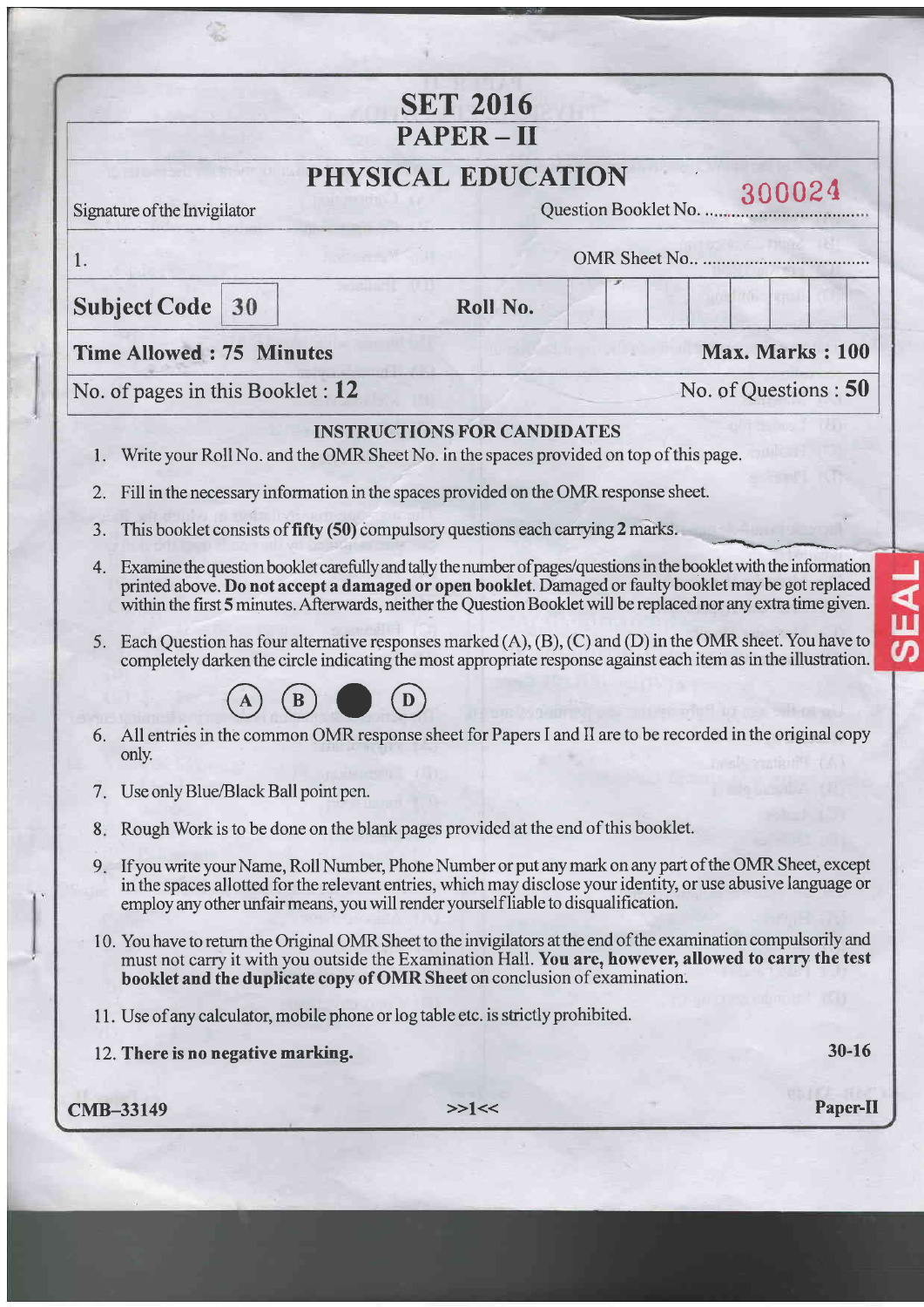## PAPER-II PHYSICAL EDUCATION

| 1. | Which of the following activities measures dynamic $\vert$ 6. | Challenge thrill and enjoyment are the merits of:       |
|----|---------------------------------------------------------------|---------------------------------------------------------|
|    | strength?                                                     | (A) Competition                                         |
|    | (A) Backward Roll                                             | Co-operation<br>(B)                                     |
|    | Short distance run<br>(B)                                     | (C) Recreation                                          |
|    | (C) Forward Roll                                              | Tradition<br>(D)                                        |
|    | (D) Rope climbing                                             |                                                         |
|    |                                                               | The biggest white blood cell is:<br>7.                  |
| 2. | The most important factor in the organization of              | (A) Thrombocytes                                        |
|    | recreations :                                                 | (B) Melanocytes                                         |
|    | (A) Materials                                                 | (C) Monocytes                                           |
|    | (B) Leadership                                                | Erythrocytes<br>(D)                                     |
|    | Facilities<br>(C)                                             |                                                         |
|    | Planning<br>(D)                                               | The massage manipulation in which the focus<br>8.       |
| 3. | Increase in muscle mass due to heavy weight training          | pressure is moved by the hands over the skin is :       |
|    | is called:                                                    | (A) Petrissage                                          |
|    | (A) Muscular Hypotrophy                                       | Tapotement                                              |
|    | Muscular Hypertrophy<br>(B)                                   | (B)                                                     |
|    | Muscular Atrophy<br>(C)                                       | Effleurage<br>(C)<br>(D) Traction                       |
|    | Hacmatoma<br>(D)                                              |                                                         |
|    |                                                               | The period of stagnation is shown in a learning cu      |
| 4. | Up to the age of Puberty the sex hormones are                 | 9.<br>(A) Physical limit                                |
|    | secreted by :                                                 |                                                         |
|    | (A) Pituitary gland                                           | Fluctuation<br>(B)                                      |
|    | (B) Adrenal gland                                             | Initial spurt<br>(C)                                    |
|    | (C) Testes<br>(D) Ovaries                                     | (D) Plateau                                             |
|    |                                                               |                                                         |
| 5. | The Olympic motto Altius means:                               | Which among the following is responsible for obe<br>10. |
|    | (A) Higher                                                    | (A) Adipose tissue                                      |
|    | Stronger<br>(B)                                               | <b>Epithelial</b> tissue<br>(B)                         |
|    | <b>Faster and Higher</b><br>(C)                               | Non epithelial tissue<br>(C)                            |
|    | <b>Stronger and Higher</b><br>(D)                             | Connective tissue<br>(D)                                |
|    |                                                               |                                                         |
|    |                                                               |                                                         |
|    |                                                               | Pap<br>>>2<<                                            |
|    | CMB-33149                                                     |                                                         |

CMB-3

**SEAL**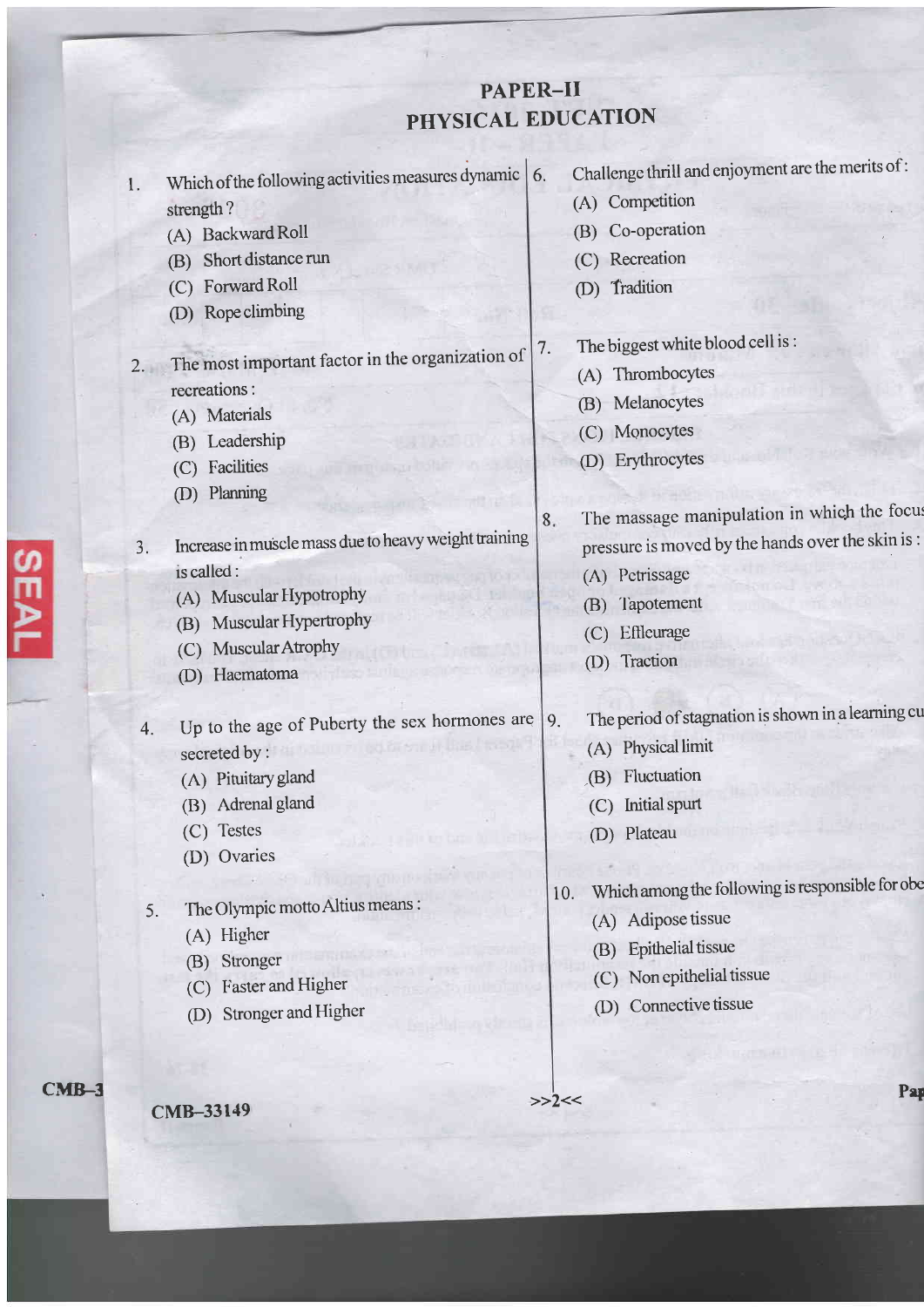| Match the name of the person with the test invented : 14.<br>11.<br>$List-II$<br>List-I<br><b>Charles Mecloy</b><br>Athletic ability test<br>1.<br>I.<br>General motor ability<br>Frederic W.Cozen 2.<br>II.<br>test<br>III. E. Kretchmer<br>Anthropometric test<br>3.<br>IV. Edward Hitchok<br>Body types<br>4.<br>Motor educability test<br>5.<br>Code:<br>IV<br>III<br>II<br>$(A)$ 5<br>4<br>$\overline{2}$<br>$\overline{2}$<br>$\overline{3}$<br>$\mathbf{1}$<br>$(B)$ 4<br>$\overline{\mathbf{3}}$<br>$\overline{4}$<br>$(C)$ 2<br><b>Price country of the Country</b><br>$(D)$ 2<br>$\overline{4}$<br>3 | Which of the following are the objectives of physical<br>education?<br>Organic Development<br>(1)<br>Neuromuscular Development<br>(II)<br>(III) Economic Development<br>(IV) Emotional Development<br>$(A)$ $(I), (IJ)$ and $(IV)$ are correct<br>$(I), (II)$ and $(III)$ are correct<br>(B)<br>$(II)$ , $(III)$ and $(IV)$ are correct<br>(C)<br>(D) $(I), (III)$ and $(IV)$ are correct            |
|----------------------------------------------------------------------------------------------------------------------------------------------------------------------------------------------------------------------------------------------------------------------------------------------------------------------------------------------------------------------------------------------------------------------------------------------------------------------------------------------------------------------------------------------------------------------------------------------------------------|------------------------------------------------------------------------------------------------------------------------------------------------------------------------------------------------------------------------------------------------------------------------------------------------------------------------------------------------------------------------------------------------------|
| Match the following tests with their aim of measuring 15.<br>12.<br>variable:<br>List-II<br>List-I<br>Cardio-respiratory<br>I.<br>50 mtr run<br>1.<br>Endurance<br><b>Explosive power</b><br>II.<br>Sit-ups<br>2.<br>Vertical Jump<br>Speed<br>III.<br>3.<br>IV. 12 minutes run/walk 4.<br><b>Strength Endurance</b><br>Code:<br>III<br>IV<br>$\mathbf{I}$<br>$\overline{2}$<br>$(A)$ 3<br>$\overline{4}$<br>$\overline{4}$<br>$(B)$ 3<br>$\mathbf{1}$<br>$\overline{c}$<br>2<br>$(C)$ 3<br>$\overline{2}$<br>$\overline{3}$<br>$(D)$ 4                                                                        | The pharmacological agents used as ergogenic aids<br>are:<br><b>CHECK TO HIT LOOP</b><br>Amphetamines<br>$\left( \mathrm{I}\right)$<br><b>Beta Blockers</b><br>(II)<br>turn film by<br>(III) Blood Doping<br>(IV) Dieretics<br>$(A)$ (I), (II) and (III) are correct<br>$(B)$ (I), (II) and (IV) are correct<br>$(C)$ (II), (III) and (IV) are correct<br>(D) $(I)$ , $(III)$ and $(IV)$ are correct |
| Match the following:<br>13.<br>List-II<br>List-I<br>Historical study<br><b>Reliability</b><br>$\mathbf{I}$ .<br>1.<br>Test and Re-test<br>Level of confidence 2.<br>II.<br>III.<br>Past events<br>Case study<br>3.<br>0.05<br>IV. Survey study<br>4.<br>Questionnaire<br>5.<br>Code:<br>IV<br>$\mathbf{I}$<br>III<br>T<br>$(A)$ 2<br>$\overline{4}$<br>3<br>$\mathbf{1}$<br>5<br>$(B)$ 2<br>$\overline{4}$<br>$\mathbf{1}$<br>$(C)$ 2<br>$\overline{4}$<br>$\overline{3}$<br>1<br>$\overline{3}$<br>5<br>$(D)$ 2<br>$\overline{4}$<br>rein                                                                     | The psychological factors that affect sports<br>10.<br>performance:<br>ille forme information with the<br>Fatigue<br>n syllveibris 10th i Jan eine<br>$\rm(I)$<br>m<br>(II) Stress<br>(III) Anxiety<br>(IV) Aggression<br>$(A)$ (I), (II) and (III) are correct<br>$(II)$ , $(III)$ and $(IV)$ are correct<br>(B)<br>$(C)$ (I), (II) and (IV) are correct<br>(D) (II), (III) and (I) are correct     |
| <b>CMB-33149</b>                                                                                                                                                                                                                                                                                                                                                                                                                                                                                                                                                                                               | Paper-II<br>>>3<<                                                                                                                                                                                                                                                                                                                                                                                    |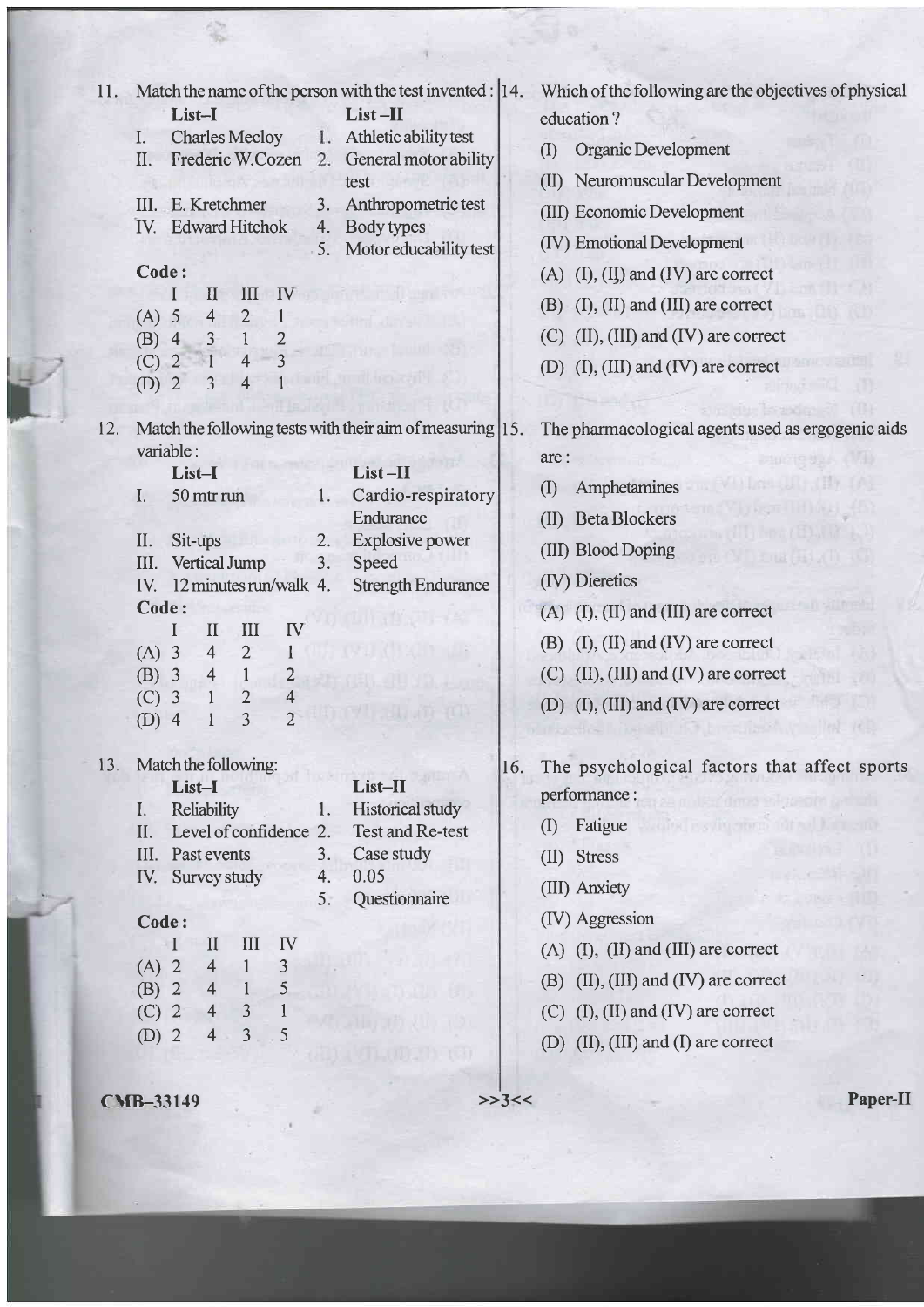17. The power of resistance to the body is obtained  $|21$ . through:

- $(1)$ Typhus
- (II) Tetanus
- (III) Natural immunity
- (IV) Acquired immunity
- $(A)$  (I) and (II) are correct
- (B) (I) and (III) are correct
- $(C)$  (I) and (IV) are correct
- (D) (III) and (IV) are correct
- 18. Items come under delimitations :
	- (I) Diet habits
	- (II) Number of subjects
	- (III) Number of groups
	- (IV) Age groups
	- $(A)$  (II), (III) and (IV) are correct
	- $(B)$  (I), (III) and (IV) are correct
	- $(C)$  (I), (II) and (III) are correct
	- (D)  $(I)$ ,  $(II)$  and  $(IV)$  are correct
- Identify the stages of development of human being in 19. order:
	- (A) Infancy, Childhood, Adolescence, Adulthood
	- (B) Infancy, Childhood, Adulthood, Adolescence
	- (C) Childhood, Adulthood, Infancy, Adolescence
	- (D) Infancy, Adulthood, Childhood, Adolescence
- Arrange the following events in order that they occur  $20.$ during muscular contraction as per sliding filament theory. Use the code given below.
	- (I) Excitation
	- (II) Relaxation
	- (III) Contraction
	- (IV) Coupling
	- $(A)$  (I), (IV), (III), (II)
	- (B) (I), (III), (IV), (II)
	- $(C)$   $(IV), (III), (II), (I)$
	- (D)  $(I), (II), (IV), (III)$

Arrange sequentially the following according to grade of mobility:

- (A) Synarthrosis, Amphiarthrosis, Diarthroses
- (B) Synarthrosis, Diarthroses, Amphiarthrosis
- (C) Amphiarthrosis. Synarthrosis. Diarthroses
- (D) Diarthroses, Synarthrosis, Amphiarthrosis
- $22.$ Arrange the learning curve stages in sequence :
	- (A) Plateau, Initial spurt, Physical limit. Fluctuation
	- (B) Initial spurt, Plateau, Fluctuation. Physical limit
	- (C) Physical limit, Fluctuation, Plateau, Initial spurt
	- (D) Fluctuation, Physical limit, Initial spurt. Plateau
- 23. Arrange the training seasons in order :
	- (I) Mid season
	- (II) Early season
	- (III) Competitive season
	- (IV) Off season
	- (A)  $(II), (I), (III), (IV)$
	- (B)  $(II), (I), (IV), (III)$
	- $(C)$  (I), (II), (III), (IV)
	- (D)  $(I), (II), (IV), (III)$
- Arrange the events of heptathlon in the first day 24. competition:
	- (I) High Jump
	- (II) 100 mts Hurdles
	- (III) 200 mts race
	- (IV) Shot put
	- $(A)$  (I), (IV), (III), (II)
	- (B)  $(II), (I), (IV), (III)$
	- $(C)$  (II), (I), (III), (IV)
	- (D)  $(I), (II), (IV), (III)$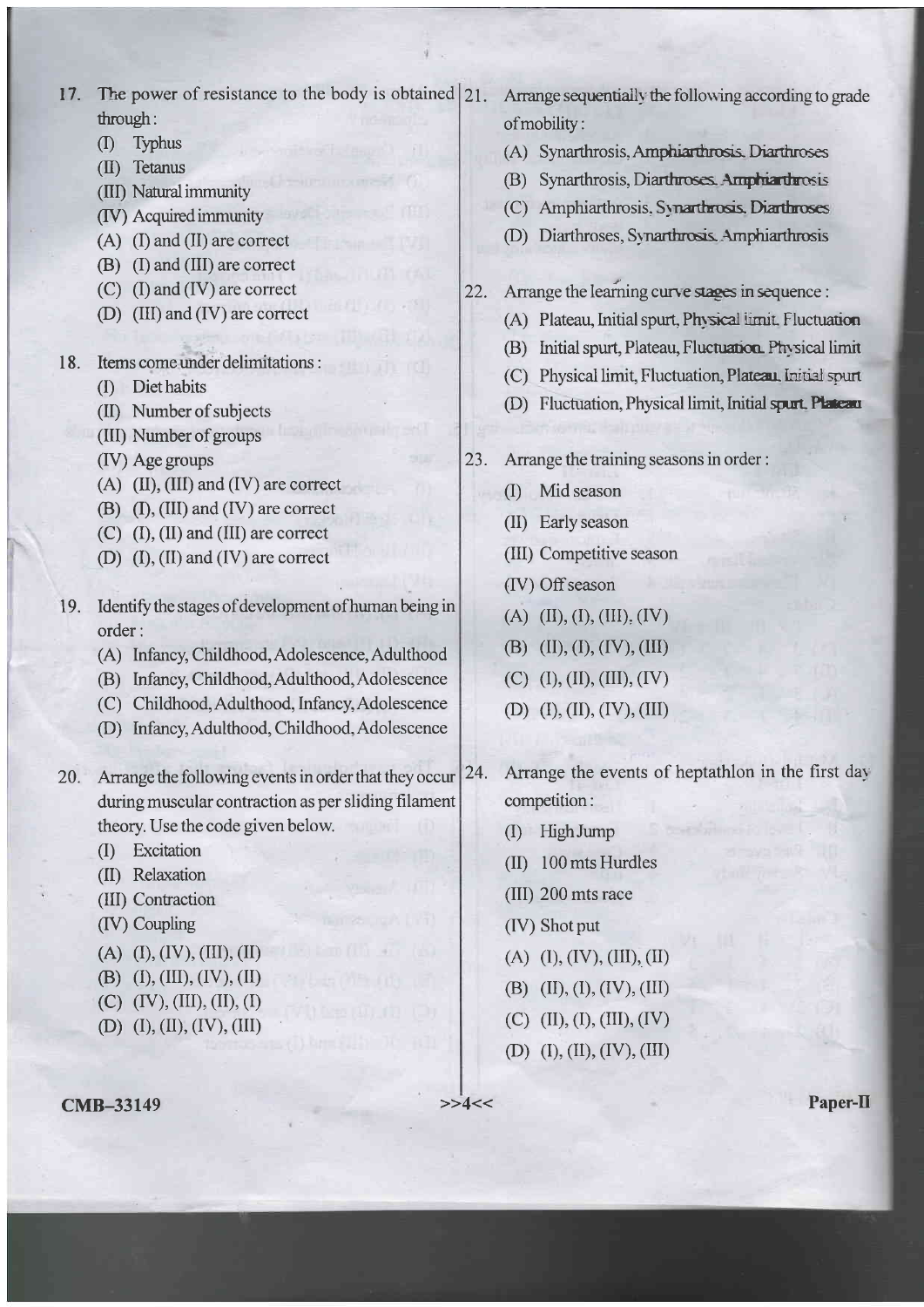25. Test, Measurement and Evaluation are related with one 28. another in the following way : (A) Measurement and Evaluation are parts of test (B) Evaluation and Test are parts of measurement (C) Test and Measurement are parts of evaluation (D) Evaluation is a part of both Test and Measurement **AUDITOR (LIVE) AUDI** 26. Basic function of Association of Indian Universities  $(AIU)$  is: (A) Purchase ofequiprnent for Universities (B) Planning of the Interuniversity Competitions (C) Providing finance to develop sports facilities (D) Appointment of Physical Education Directors for Universities Sociological foundation of physical education discusses : (I) Body type (II) Motorleaming 30. (III) Competition and Co\_operation (IV) Socialization process Find the correct combination : (D) (III) and (IV)  $149$   $>>5<<$ 

(III) Ilium absorbed in : (D Duodenum  $(II)$  Vilus (IV) Villi Find the correct combination:  $(A)$  (I) and (III)  $(B)$  (II) and (IV)  $(C)$  (IV) and (III) (D)  $(II)$  and  $(I)$ Motivation consists of: (D Direction (I) Intensity (III) Persistence

The digested food material in small intestine is

(IV) All of above Find the correct combination :  $(A)$  (I) and (II)

27.

- $(A)$  (I) and (IV)
- (B) (II) and (IV)
- $(C)$  (I) and (III)
- 

Micronutrients include : (D Carbohydrate

 $(B)$  (II) and (III)  $(C)$  (I) and (III)

- (II) Minerals
- (III) Vitamins

 $(D)$   $(IV)$ 

29.

 $(IV)$  Fat

Find the correct combination :

- $(A)$  (I) and (II)
- $(B)$  (II) and (III)
- $(C)$  (III) and (IV)
- (D)  $(IV)$  and  $(I)$

Paper-II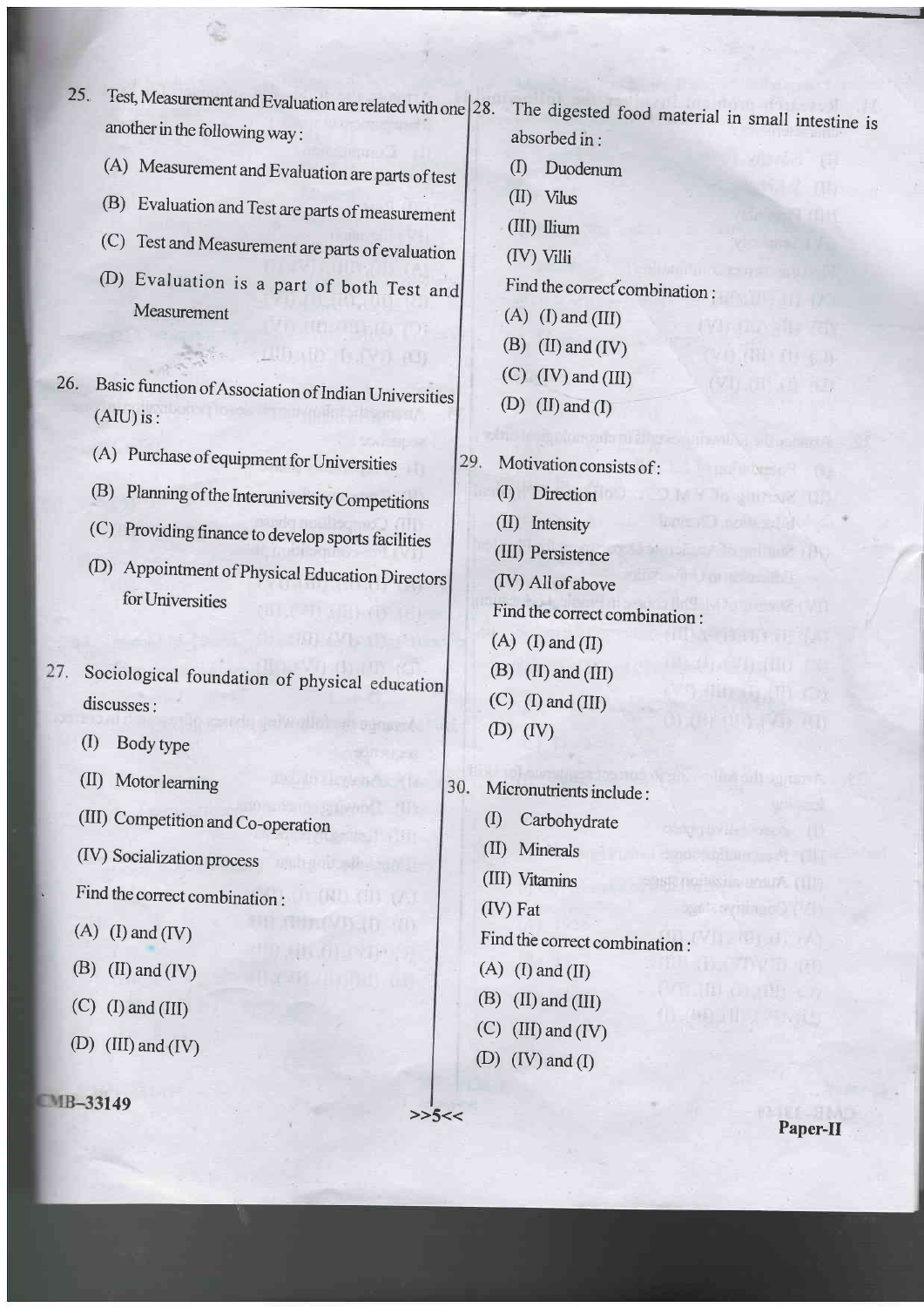Research problem involves the following  $31.$ characteristics:

- (I) Novelty
- (II) Valuability
- (III) Feasibility
- (IV) Simplicity

Find the correct combination :

- $(A)$   $(I), (II), (III)$
- (B)  $(II), (III), (IV)$
- $(C)$  (I), (III), (IV)
- (D)  $(I), (II), (IV)$

32. Arrange the following events in chronological order :

- (I) Foundation of L.C.P.E.
- (II) Starting of Y.M.C.A. College of Physical Education, Chennai.
- (III) Starting of Academic Department for Physical Education in Universities.
- (IV) Starting of M. Phil course in Physical Education.
- $(A)$   $(I), (II), (IV), (III)$
- (B)  $(III), (IV), (I), (II)$
- $(C)$  (II), (I), (III), (IV)
- (D)  $(IV), (III), (II), (I)$
- Arrange the following in correct sequence for skill leaming: JJ.
	- $(I)$  Associative phase
	- (II) Presentation stage
	- (III) Automatization stage
	- (IV) Cognitive stage
	- $(A)$   $(I), (III), (IV), (II)$
	- (B) (II), (IV), (I), (III)
	- $(C)$  (III), (I), (II), (IV)
	- (D)  $(IV), (II), (III), (I)$

Arrange the following sequence for First Aid Management in sprain :

- (I) Compression
- (ID lce
- (III) Rest
- (IV) Elevation
- $(A)$  (II), (III), (IV), (I)
- (B) (III), (II), (I), (IV)
- (C)  $(I), (III), (II), (IV)$
- (D)  $(IV), (I), (II), (III)$
- Arrange the following phases of periodization in conect 35. sequence:
	- (I) Preparatory phase
	- (II) Transition phase
	- (III) Competition Phase
	- (IV) Pre-comPetition Phase
	- $(A)$  (I), (II), (III), (IV)
	- (B)  $(I), (III), (IV), (II)$
	- $(C)$  (I), (IV), (III), (II)
	- (D)  $(II), (I), (IV), (III)$
- Arrange the following phases of research in correct 36. sequence:
	- (D Analysisofdata
	- (II) Drawing conclusions
	- (III) Testing hypothesis
	- (IV) Collecting data
	- $(A)$  (II), (III), (I), (IV)
	- (B) (I), (IV), (III), (II)
	- $(C)$   $(IV), (I), (II), (III)$
	- (D) (III), (II), (IV), (I)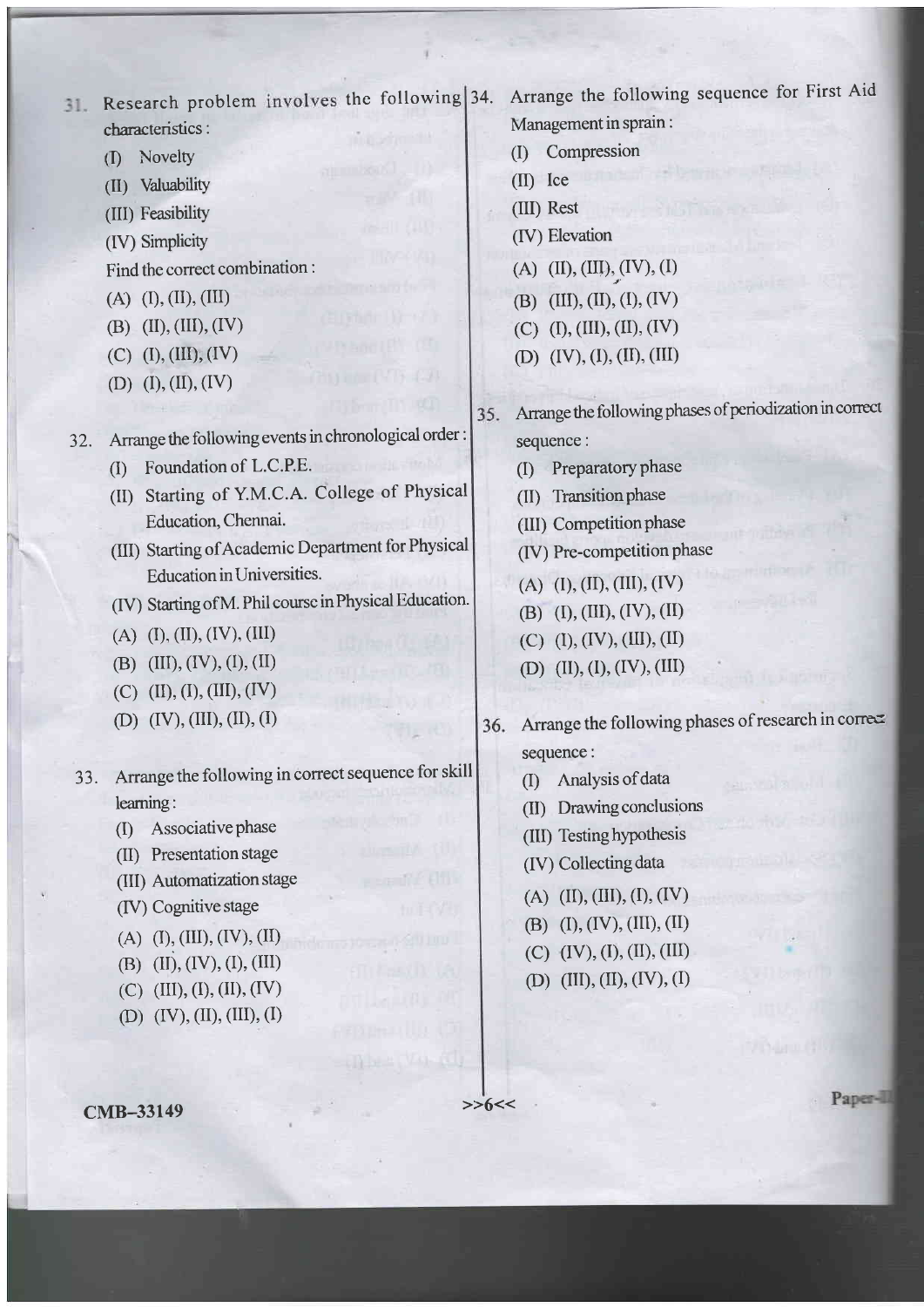Third Law of Motion can be primarily used  $\vert$  45. Assertion (A): The relationships between mergiain.

- **EV Running and jumping**
- **Given** Throwing and catching
- p) Kickingandhitting
- @) Bowlingandbatting
- -13. Which of the following combination of food components does not produce Heat and Energy in the body ?
	- (D Carbohydrates
	- (I) Vitamins
	- (III) Water
	- (IV) Liprds

Select the correct answer.

- $(A)$  (II) & (III)
- (B)  $(I) \& (II)$
- $(C)$   $(II)$  &  $(IV)$
- (D)  $(I) \& (IV)$
- 44. The underlying factors governing training of advanced athletes are :
	- (D Growthanddevelopmcnt
	- (II) Environmental factors
	- (III) Nature and volume of previous training

mailant to second second re-

anva eva

- (IV) Talent
- Find the correct combination :
- $(A)$   $(I), (II)$
- $(B)$  (III), (IV)
- $(C)$   $(II), (IV)$
- $(D)$   $(I), (III)$

 $CMB-33149$   $>>8<<$ 

- personality traits and physique were consistent with common cultural stereotype.
- 
- **Reason**  $(R)$ **:** Fat individuals are said to be slow in reacting to love, eating and to be socially relaxed and greedy.
- (A) Both  $(A)$  and  $(R)$  are true and R is the correct explanation of  $(A)$
- (B) Both  $(A)$  and  $(R)$  are true but  $(R)$  is not the correct explanation of  $(A)$
- (C) (A) is true but  $(R)$  is false
- (D) (A) is false but  $(R)$  is true
- Assertion  $(A)$ : Using drugs in sports enhance the performance. 46.

- Reason (R) : Using drugs in sports is unethical and harmful to health.
- (A)  $(A)$  is false and  $(R)$  is true
- $(B)$  Both  $(A)$  and  $(R)$  are true
- (C) Both  $(A)$  and  $(R)$  are false
- (D) (A) is true and (R) is false
- Assertion (A) : Rest between heats in running events is mandatory in a standard athleticmeet. 47.
	- Reason (R) : Rest between heats helps the athletes to regenerate energy.
	- (A) Both  $(A)$  and  $(R)$  are wrong
	- (B) (A) is correct but  $(R)$  is wrong
	- (C)  $(A)$  is wrong but  $(R)$  is correct
	- (D) Both (A) and (R) are correct

Paper-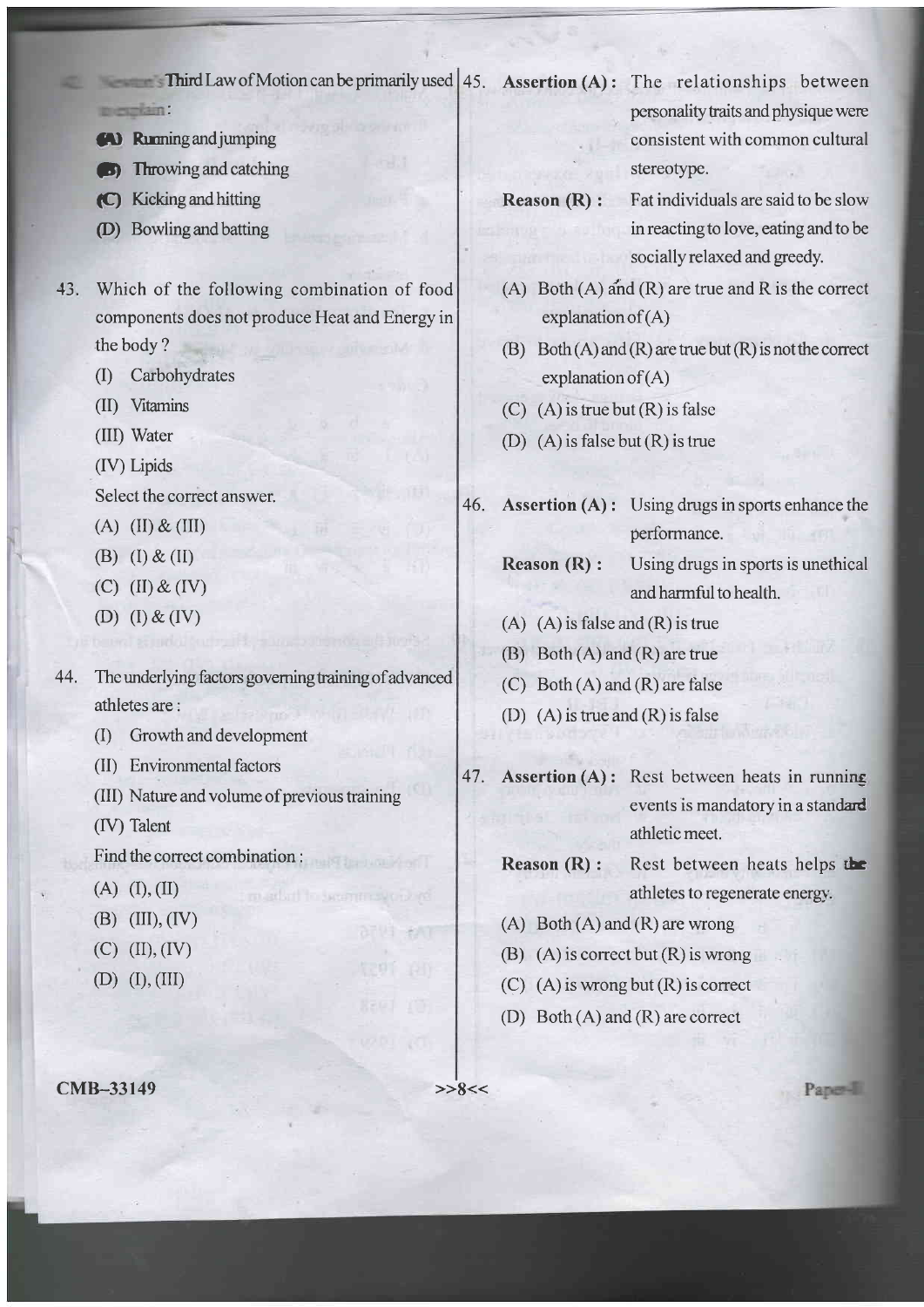- 42. Newton's Third Law of Motion can be primarily used  $\left(45.$  Assertion (A): The relationships between to explain:
	- (A) Running and jumping
	- (B) Throwing and catching
	- (C) Kickingandhitting
	- (D) Bowling and batting
- Which of the following combination of food 43. components does not produce Heat and Energy in the body ?
	- (I) Carbohydrates
	- (II) Vitamins
	- (III) Water
	- (IV) Lipids

Select the correct answer.

- $(A)$  (II) & (III)
- (B)  $(I) \& (II)$
- $(C)$  (II) & (IV)
- (D)  $(I) \& (IV)$
- 44. The underlying factors governing training of advanced athletes are :
	- (I) Growthanddevelopmcnt
	- (ll) Environmental factors
	- (III) Nature and volume of previous training

stallan to sporting a Dad

(IV) Talent

- Find the correct combination :
- $(A)$   $(I), (II)$
- $(B)$  (III), (IV)
- $(C)$   $(II), (IV)$
- $(D)$   $(I), (III)$

cMB-33149 >>8<< Paper-II

personality traits and physique were consistent with common cultural stereotype.

- 
- Reason (R) : Fat individuals are said to be slow in reacting to love, eating and to be socially relaxed and greedy.
- (A) Both  $(A)$  and  $(R)$  are true and  $R$  is the correct explanation of  $(A)$
- (B) Both  $(A)$  and  $(R)$  are true but  $(R)$  is not the correct explanation of  $(A)$
- (C) (A) is true but  $(R)$  is false
- (D) (A) is false but (R) is true
- Assertion (A) : Using drugs in sports enhance the performance. 46.

- **Reason**  $(R)$ : Using drugs in sports is unethical and harmful to health.
- $(A)$   $(A)$  is false and  $(R)$  is true
- (B) Both (A) and (R) are true
- (C) Both  $(A)$  and  $(R)$  are false
- (D)  $(A)$  is true and  $(R)$  is false
- Assertion (A): Rest between heats in running events is mandatory in a standard athleticmeet.
- Reason (R) : Rest between heats helps the athletes to regenerate energy.
- $(A)$  Both  $(A)$  and  $(R)$  are wrong
- (B)  $(A)$  is correct but  $(R)$  is wrong
- (C) (A) is wrong but (R) is correct
- (D) Both (A) and (R) are correct

光灯

47.